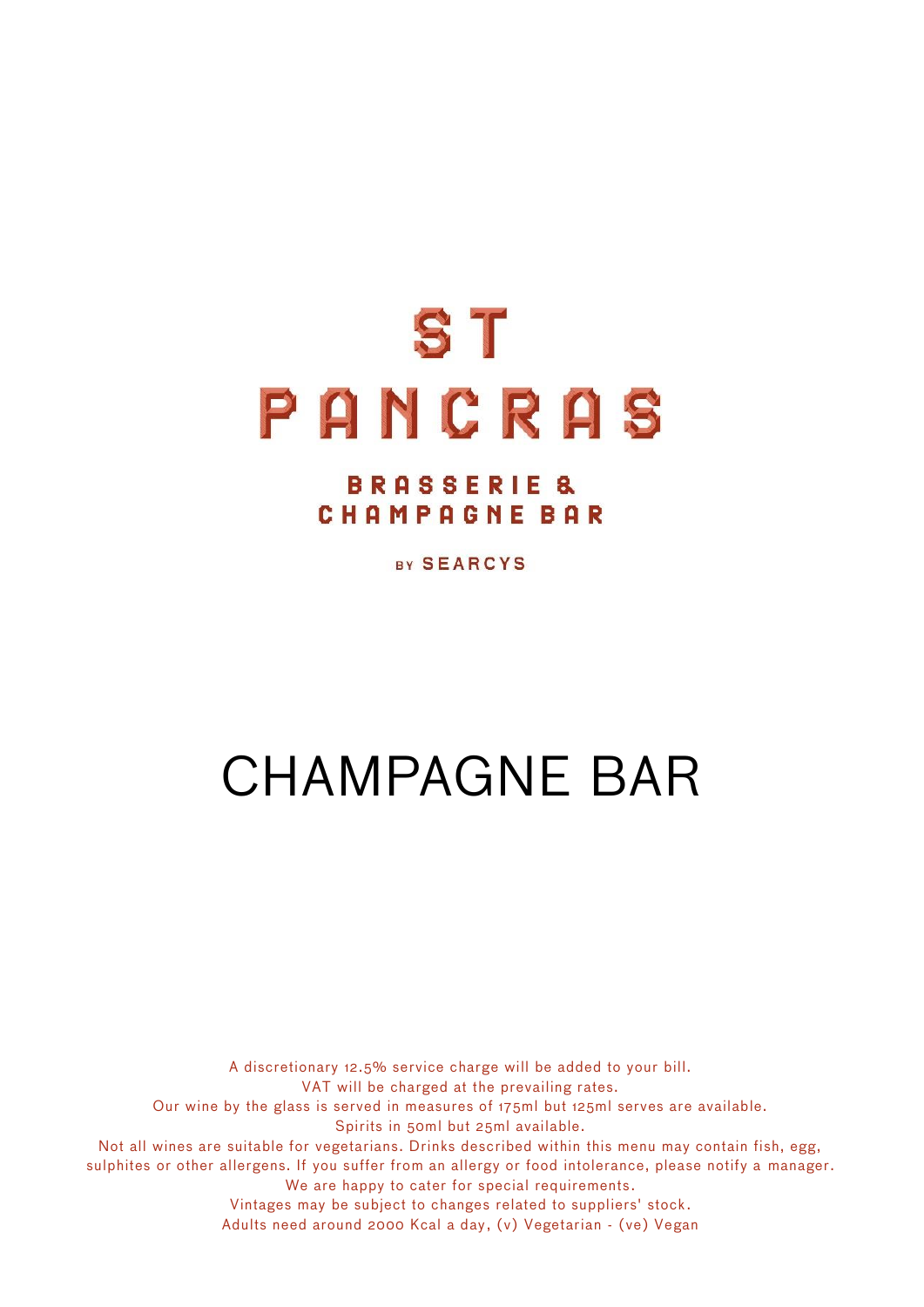

Maison Lanson was founded 260 years ago, in 1760 by Francois Delamotte. His son, Nicolas, formed a partnership with Jean -Baptiste Lanson and gave the name of "Lanson & Cie" in 1837.

Maison Lanson is in the heart of Reims with a prestigious 1-hectare enclosed vineyard facing the cathedral and called "Le Clos Lanson".

In 1900, Champagne Lanson received from the Queen Victoria the title of

|                                                   | 125ML/150ML/BT/MG        |
|---------------------------------------------------|--------------------------|
| Lanson, Père et Fils, Brut<br>Champagne, NV       | 16.00/19.50/95.00/199.00 |
| Lanson, Le Black Réserve, Brut<br>Champagne, NV   | 20.00/24.00/110.00       |
| Lanson, Le Blanc de Blancs, Brut<br>Champagne, NV | 26.00/31.50/152.00       |
| Lanson, Le Rosé, Brut<br>Champagne, NV            | 21.00/25.50/123.00       |
| Lanson, Le Clos Lanson, Brut<br>Champagne, 2006   | 42.00/51.00/250.00       |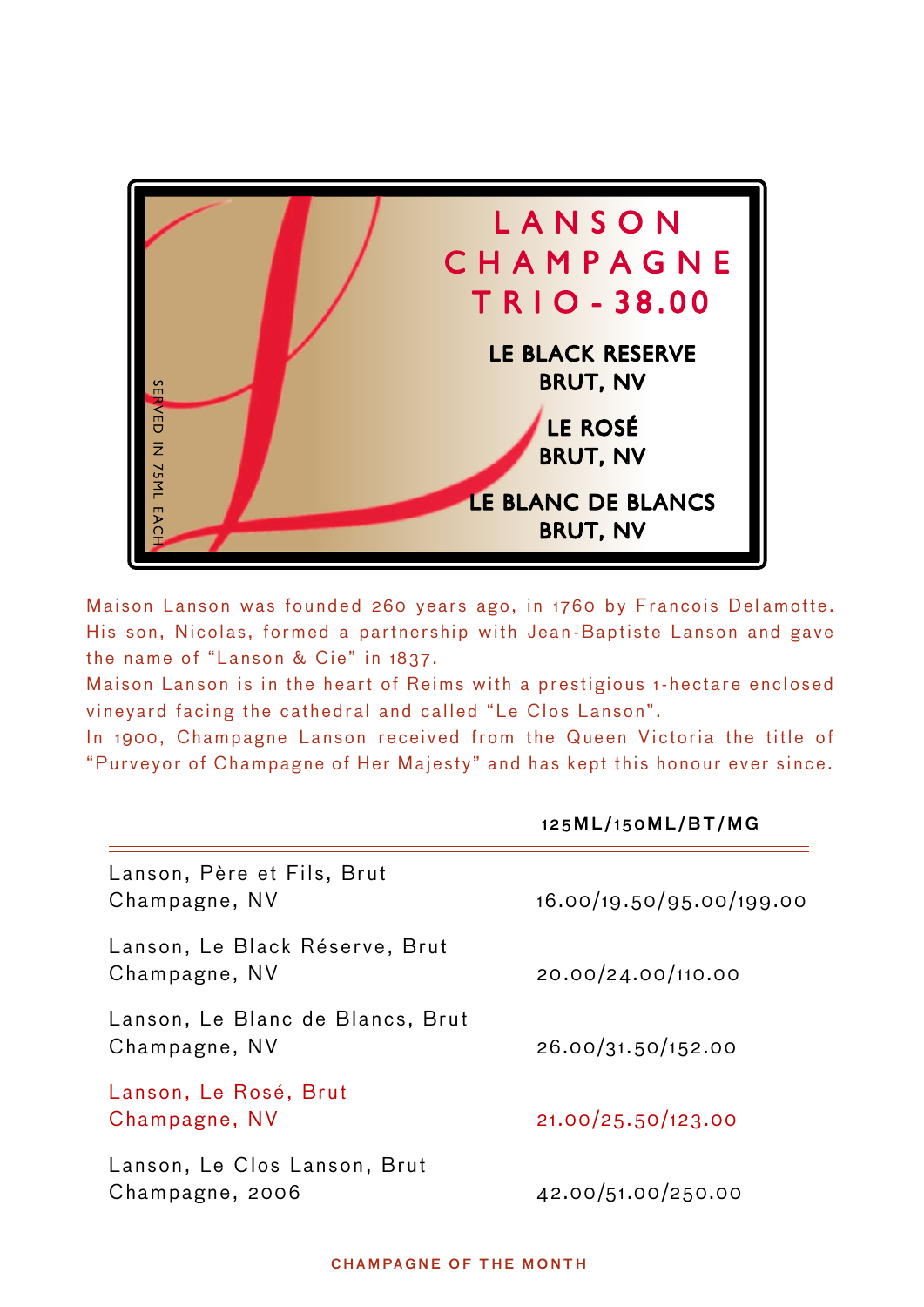We take great pride in pouring our private label range. Looking to our rich heritage in the Champagne industry, we took a hands -on approach when working with the renowned Maison Burtin in Épernay to produce our Searcys Selected Cuvée.

| <b>HOUSE</b>                                       | 125ML/150ML/BT/MG        |
|----------------------------------------------------|--------------------------|
| Searcys Selected Cuvée, Brut<br>Champagne, NV      | 12.00/14.50/71.00/145.00 |
| Searcys Selected Cuvée Rosé, Brut<br>Champagne, NV | 14.00/16.00/79.00        |

| <b>GRANDES MARQUES</b>                              | 125ML/150ML/BT/MG         |
|-----------------------------------------------------|---------------------------|
| Drappier, Carte d'Or, Brut<br>Champagne, NV         | 13.00/15.50/74.00/155.00  |
| Veuve Clicquot, Yellow Label, Brut<br>Champagne, NV | 18.50/22.00/108.00/220.00 |

Release of our first ever own label English Sparkling Wine to mark our 175th anniversary. In collaboration with the award-winning vineyard Greyfriars near Guildford, Surrey.

| <b>ENGLISH SPARKLING WINE</b>                                                | 125ML/150ML/BT    |
|------------------------------------------------------------------------------|-------------------|
| Searcys English Sparkling by Greyfriars<br>Classic Cuvée, Brut<br>Surrey, NV | 10.50/12.50/60.00 |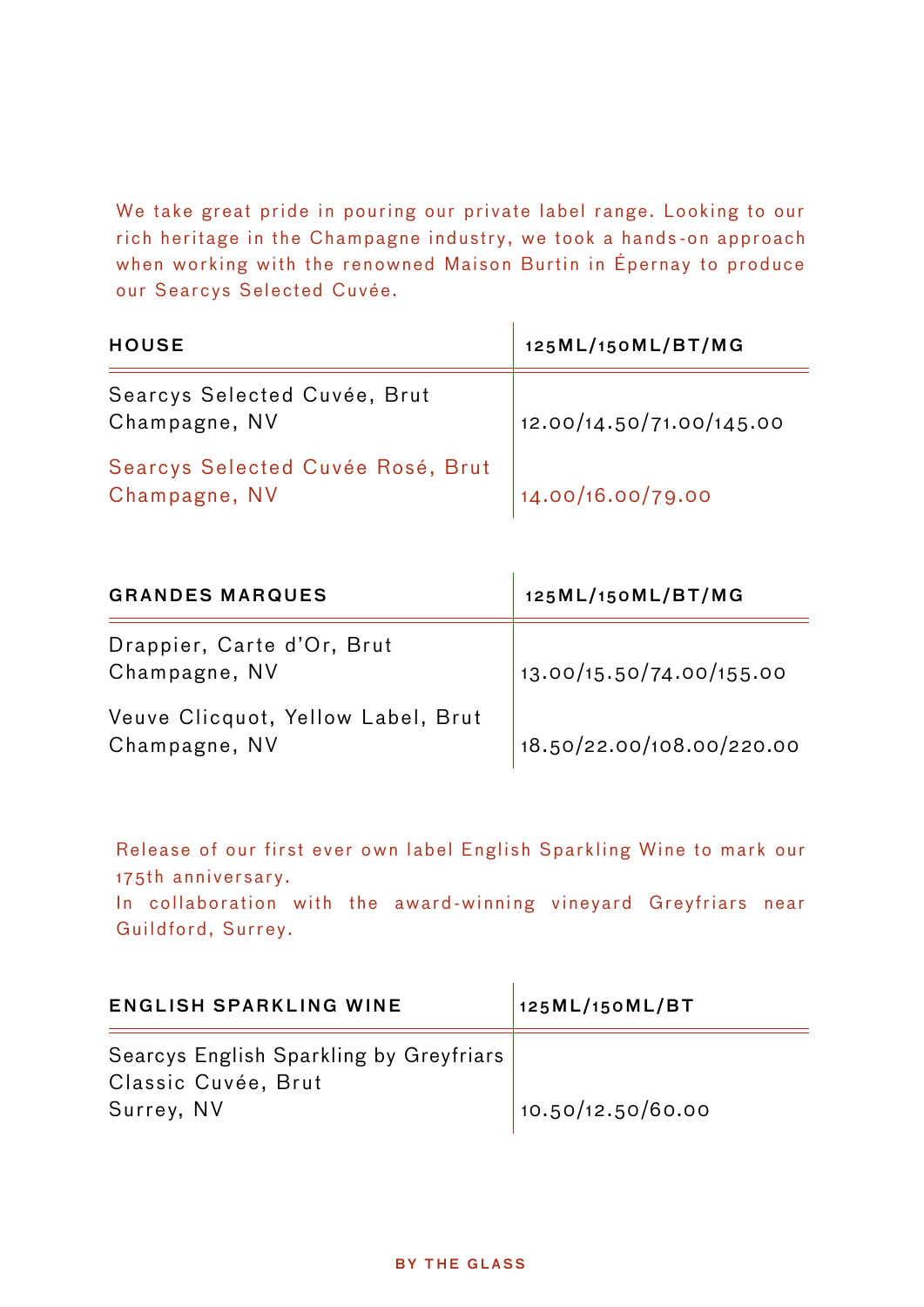Welcome to our collection of the most renowned and respected houses in Champagne. We aim to showcase the full range of flavour profiles.

| BRUT                                                                               | ВT     |
|------------------------------------------------------------------------------------|--------|
| of 'dry' Champagne<br>The<br>typical style<br>most<br>with a wide range of aromas. |        |
| Taittinger, Brut Réserve, NV                                                       | 92.00  |
| Laurent-Perrier, La Cuvée, Brut, NV                                                | 98.00  |
| Pol Roger, Réserve, Brut, NV                                                       | 100.00 |
| Perrier-Jouët, Grand Brut, NV                                                      | 104.00 |
| Veuve Clicquot, Yellow Label, Brut, NV                                             | 108.00 |
| Drappier Organic, Clarevallis, Extra-Brut, NV                                      | 110.00 |
| Taittinger, Prélude Grand Cru, Brut, NV                                            | 110.00 |
| R de Ruinart, Brut, NV                                                             | 110.00 |
| Drappier, Millésime Exception, Brut, 2015                                          | 125.00 |
| Taittinger, Vintage, Brut, 2014                                                    | 130.00 |
| Moët & Chandon, Grand Vintage, Brut, 2013                                          | 132.00 |
| Laurent-Perrier, Brut Millésimé, 2008                                              | 135.00 |
| Veuve Clicquot, Vintage, Brut, 2012                                                | 138.00 |
| Lanson Organic, Green Label, Brut, NV                                              | 145.00 |
| Krug, Grande Cuvée, 169eme Edition, Brut, NV                                       | 350.00 |
| Krug, Vintage, Brut, 1995                                                          | 490.00 |

#### **GRANDES MARQUES**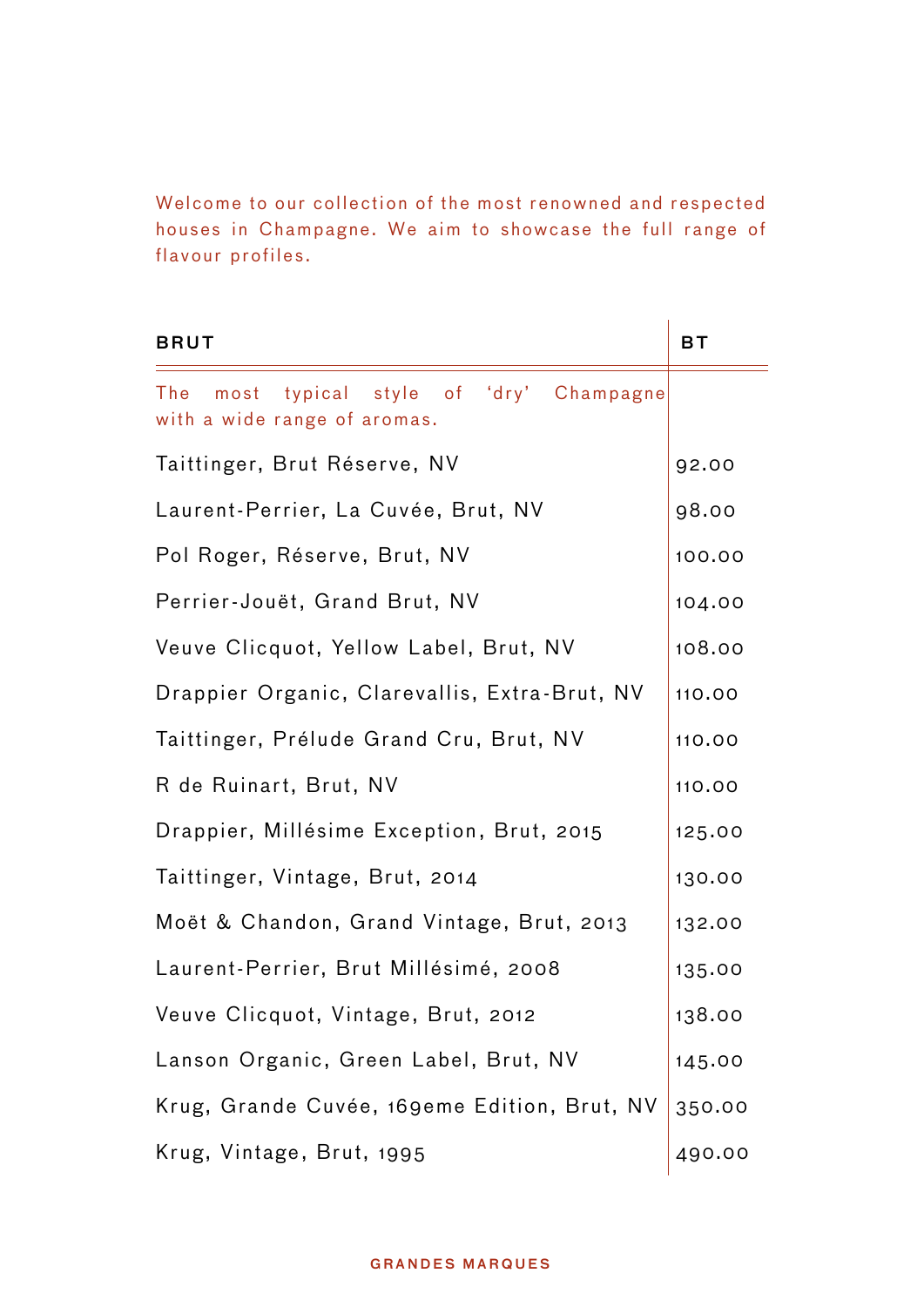| ROSÉ                                                                                                | вт     |
|-----------------------------------------------------------------------------------------------------|--------|
| Pink Champagne is delightful, fresh and crisp with<br>red fruit flavours. Enjoy some of the finest. |        |
| Drappier, Rosé de Saignée, Brut, NV                                                                 | 99.00  |
| Taittinger, Prestige Rosé, Brut, NV                                                                 | 102.00 |
| Veuve Clicquot, Rosé, Brut, NV                                                                      | 125.00 |
| Laurent-Perrier, Cuvée Rosé, Brut, NV                                                               | 135.00 |
| Ruinart Rosé, Brut, NV                                                                              | 143.00 |
| Perrier-Jouët, Blason Rosé, Brut, NV                                                                | 162.00 |
| Krug, Rosé, 25ème Edition, Brut, NV                                                                 | 550.00 |

| <b>BLANC DE BLANCS</b>                                                                       | вT        |
|----------------------------------------------------------------------------------------------|-----------|
| 'White of whites' Champagne is made using only<br>chardonnay grapes.                         |           |
| Laurent-Perrier, Blanc de Blancs, Brut Nature, NV                                            | 137.00    |
| Ruinart, Blanc de Blancs, Brut, NV                                                           | 145.00    |
| <b>SEC</b>                                                                                   | <b>BT</b> |
| The sweeter style of Champagne which<br>is.<br>perfect to enjoy on its own, or with dessert. |           |
| Laurent-Perrier, Harmony, Demi-Sec, NV                                                       | 93.00     |
| Taittinger, Nocturne, Sec, NV                                                                | 95.00     |
| Veuve Clicquot, Demi-Sec, NV                                                                 | 115.00    |
| Lanson, Le White Label, Sec, NV                                                              | 119.00    |

#### **GRANDES MARQUES**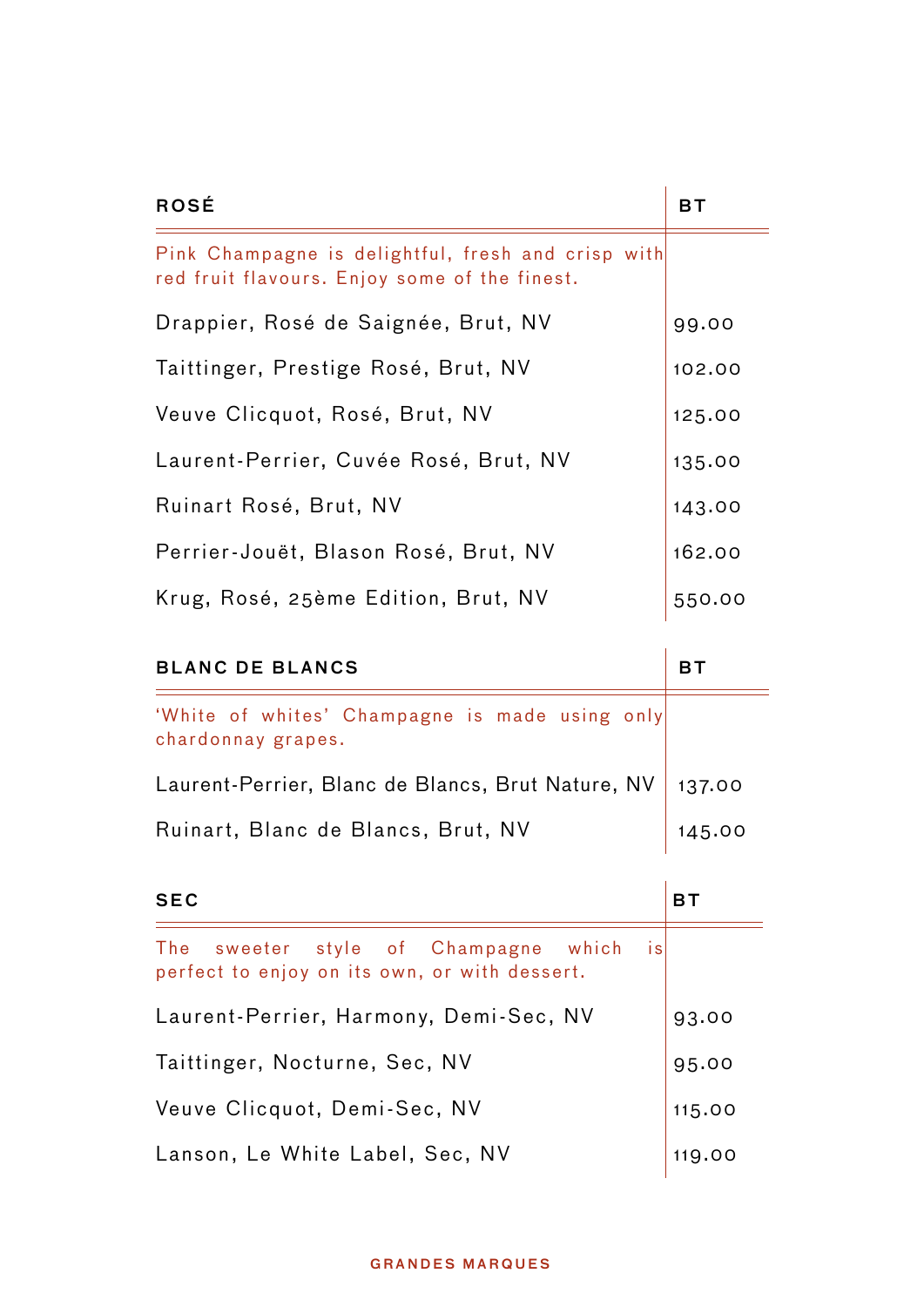| <b>LOW DOSAGE</b>                                                                                                                                                    | <b>BT</b> |
|----------------------------------------------------------------------------------------------------------------------------------------------------------------------|-----------|
| of Champagne with less<br>A dryer style<br>sugar<br>than Brut style.                                                                                                 |           |
| Drappier, Brut Nature, Zéro Dosage, NV                                                                                                                               | 105.00    |
| Laurent-Perrier, Ultra Brut, Brut Nature, NV                                                                                                                         | 123.00    |
| Veuve Clicquot, Extra-Brut Extra Old                                                                                                                                 | 140.00    |
| PRESTIGE CUVÉE                                                                                                                                                       | <b>BT</b> |
| The most perfect expression of the<br>style of<br>the house it represents. A highly exclusive<br>wine, produced in lower quantities under the perfect<br>conditions. |           |
| Lanson, Noble Cuvée, Brut, 1998                                                                                                                                      | 190.00    |
| Grand Siècle by Laurent-Perrier, Brut, MV                                                                                                                            | 240.00    |
| Perrier-Jouët, Belle Epoque, Brut, 2013                                                                                                                              | 240.00    |
| Veuve Clicquot, La Grande Dame, Brut, 2008                                                                                                                           | 245.00    |
| Taittinger, Comtes de Champagne,<br>Blanc de Blancs, Brut, 2007                                                                                                      | 250.00    |
| Dom Ruinart, Blanc de Blancs, Brut, 2007                                                                                                                             | 295.00    |
| Dom Pérignon, Brut, 2012                                                                                                                                             | 305.00    |
| Louis Roederer, Cristal, Brut 2009                                                                                                                                   | 340.00    |
| Krug, Clos du Mesnil, Blanc de Blancs,<br>Brut, 1996                                                                                                                 | 1,950.00  |
| ROSÉ<br>Taittinger, Comtes de Champagne, Rosé,<br>Brut, 2006                                                                                                         | 365.00    |

#### **GRANDES MARQUES**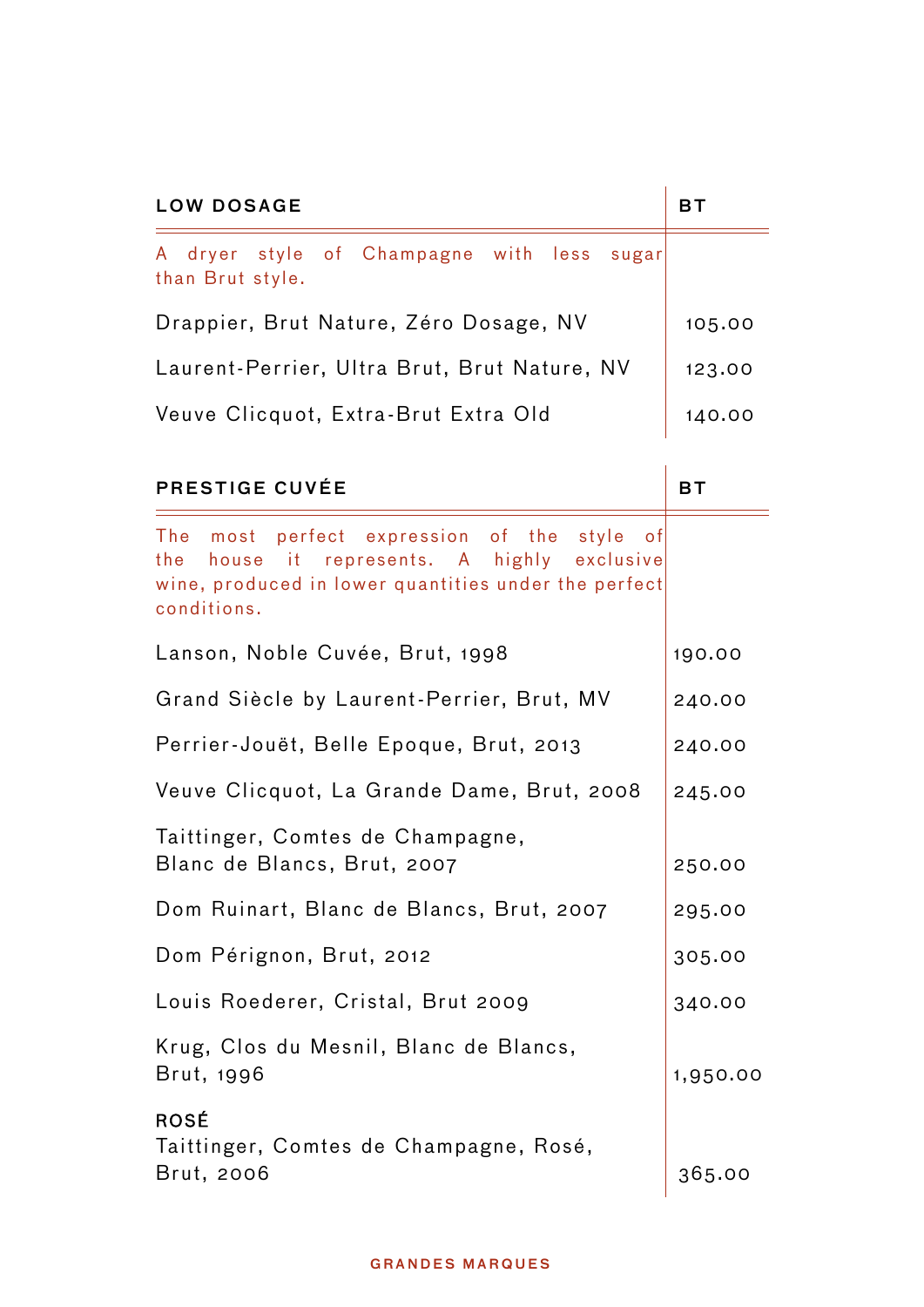These farmers, grape growers and families who blend the wines from their small vineyards to sell directly to us. This category is for real champagne -lovers; popping a bottle opens an opportunity to celebrate the craft; which is such a unique part of the industry.

| <b>SMALL GROWERS</b>                                   | . вт |
|--------------------------------------------------------|------|
| Piollot Père et Fils, Mepetit, Brut Nature, NV  130.00 |      |

 $\mathbf{r}$ 

 $\sim 10^{-11}$ 

We pay homage to what is happening across the sparkling wines of the world. We always have our ear to the ground and influence this section based on what's hot in the industry.

| <b>WORLD SPARKLING</b>                                                                | вт    |
|---------------------------------------------------------------------------------------|-------|
| Franciacorta, Cuvée Royale, Marchesi Antinori,<br>Brut, NV<br>Lombardy, Italy         | 59.00 |
| Franciacorta, Cuvée Prestige, Ed. 44,<br>Ca' del Bosco, Brut, 2019<br>Lombardy, Italy | 95.00 |
| Evolution Sokol Blosser, NV<br>Oregon, USA                                            |       |

| NON-ALCOHOLIC SPARKLING                      | RТ    |
|----------------------------------------------|-------|
| Wild Idol Rosé<br>Each portion contains Kcal | 65.00 |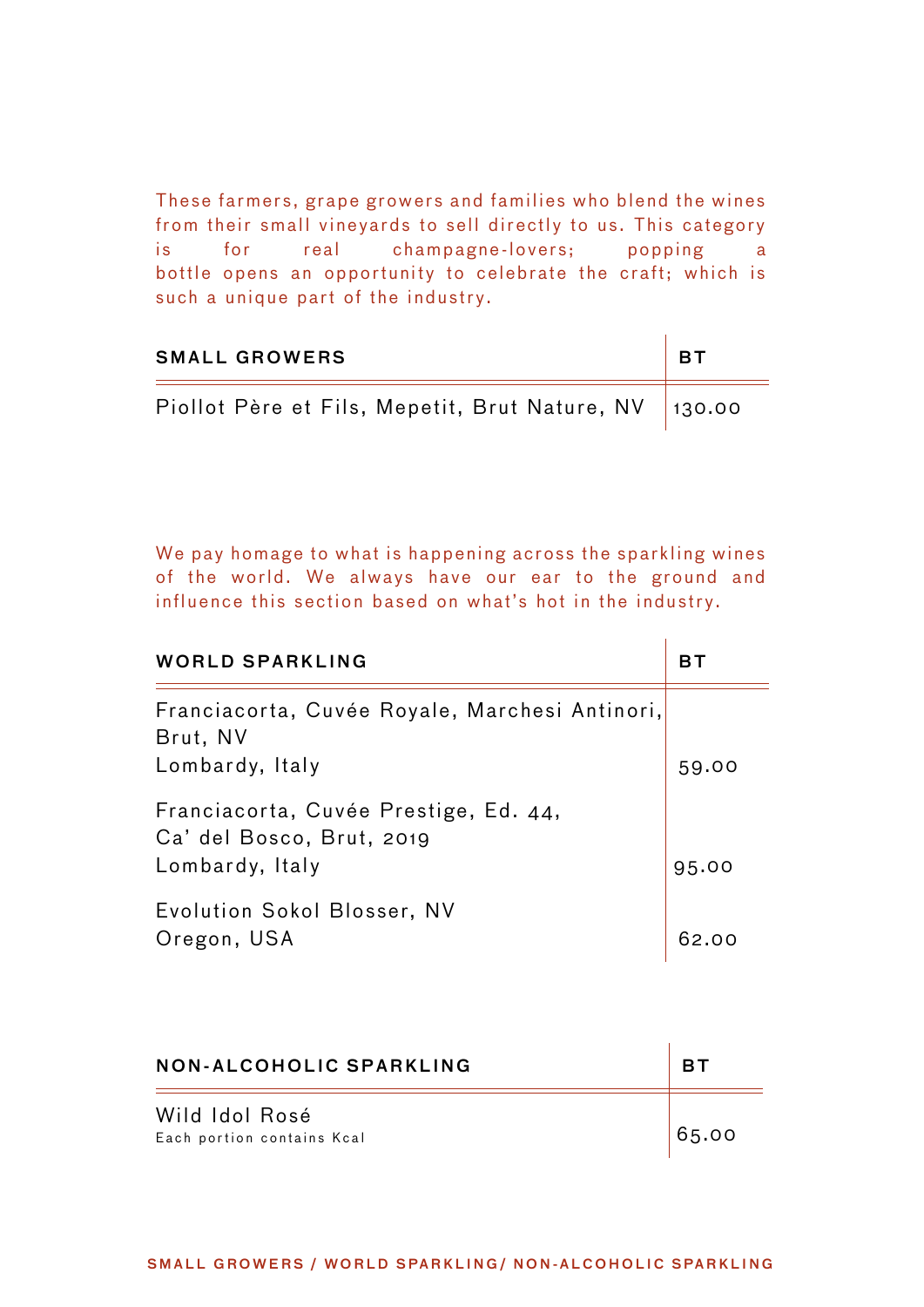| <b>HALF-BOTTLE</b>                     | $1/2$ BT |
|----------------------------------------|----------|
| Veuve Clicquot, Yellow Label, Brut, NV | 55.00    |
| MAGNUM                                 | 2 BTS    |
| Searcys Selected Cuvée, Brut, NV       | 145.00   |
| Drappier, Carte d'Or, Brut, NV         | 155.00   |
| Taittinger, Brut Réserve, NV           | 188.00   |
| Lanson, Père & Fils, Brut, NV          | 199.00   |
| Perrier-Jouët, Grand Brut, NV          | 212.00   |
| Veuve Clicquot, Yellow Label, Brut, NV | 220.00   |
| Krug, Grande Cuvée, Brut, NV           | 720.00   |
| JEROBOAM                               | 4 BTS    |
| Taittinger, Brut Réserve, NV           | 420.00   |
| METHUSALEM                             | 8 BTS    |
| Taittinger, Brut Réserve, NV           | 750.00   |
| NABUCHODONOSOR                         | 20 BTS   |
| Taittinger, Brut Réserve, NV           | 2,050.00 |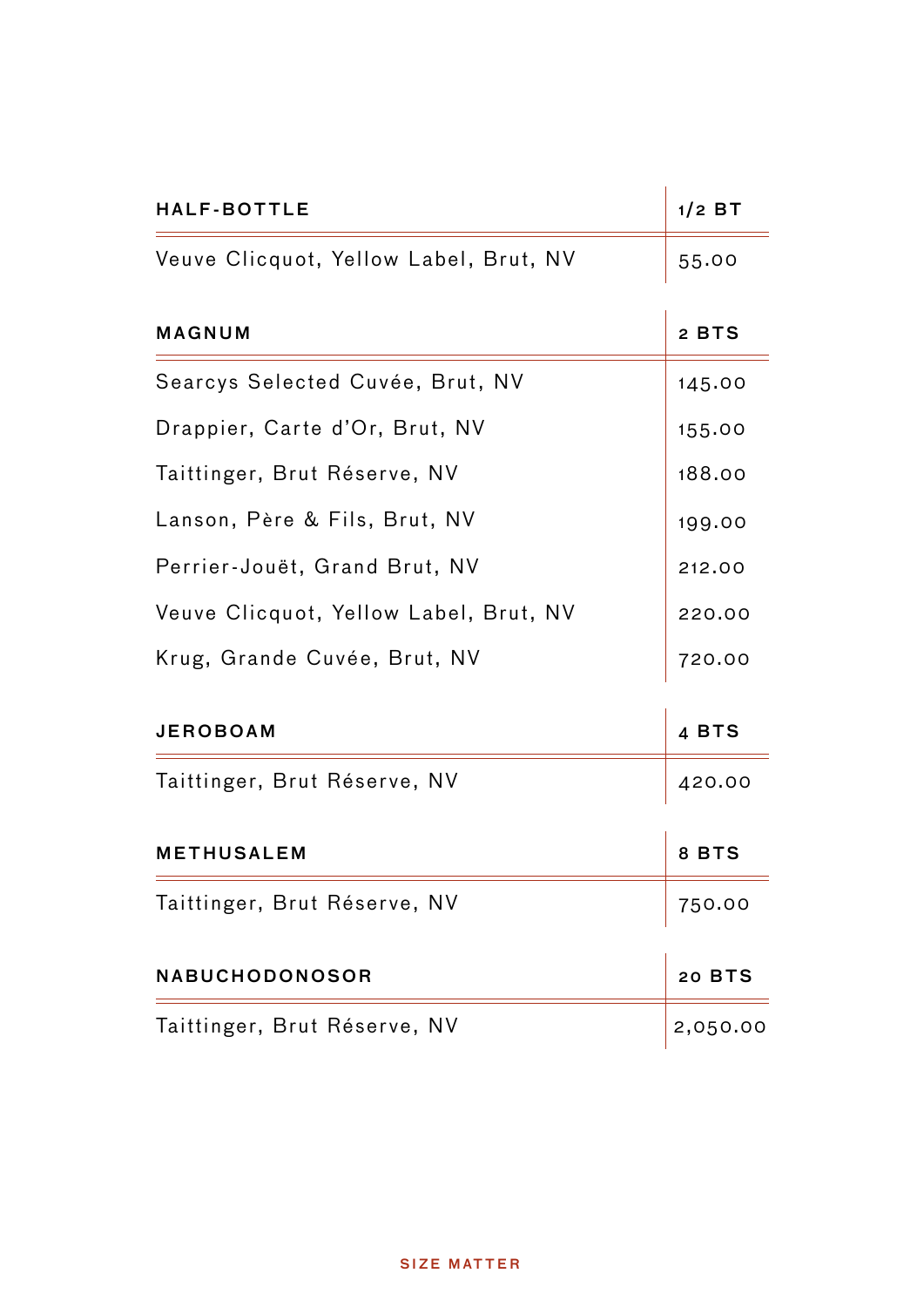UK winemakers are producing some stunning sparkling wines. They often attribute their success, in part to the soil which is a unique chalky texture very similar to that of Champagne.

| ENGLISH SPARKLING                                              | вт    |
|----------------------------------------------------------------|-------|
| Greyfriars, Rosé Réserve, Brut, NV,<br>Surrey                  | 66.00 |
| Furleigh Estate, Blanc de Noirs, Brut, 2014,<br>Dorset         | 72.00 |
| Harrow & Hope, Brut Réserve No5, NV,<br><b>Buckinghamshire</b> | 79.00 |
| Harrow & Hope, Rosé, Brut, 2018,<br><b>Buckinghamshire</b>     | 90.00 |
| Nyetimber, 1086 Prestige, Brut, 2009,<br>West Sussex           | 199   |

| <b>BEERS AND CIDER</b>                            | вт   |
|---------------------------------------------------|------|
| Freedom 4, Lager, Staffordshire, UK<br>330 ml, 4% | 5.50 |
| Toast Craft, Lager, London, UK<br>330ml, 5%       | 6.25 |
| Toast, Pale Ale, London, UK<br>330ml, 5%          | 6.25 |
| Aspall Draught Cyder, Norfolk, UK<br>330ml, 5.5%  |      |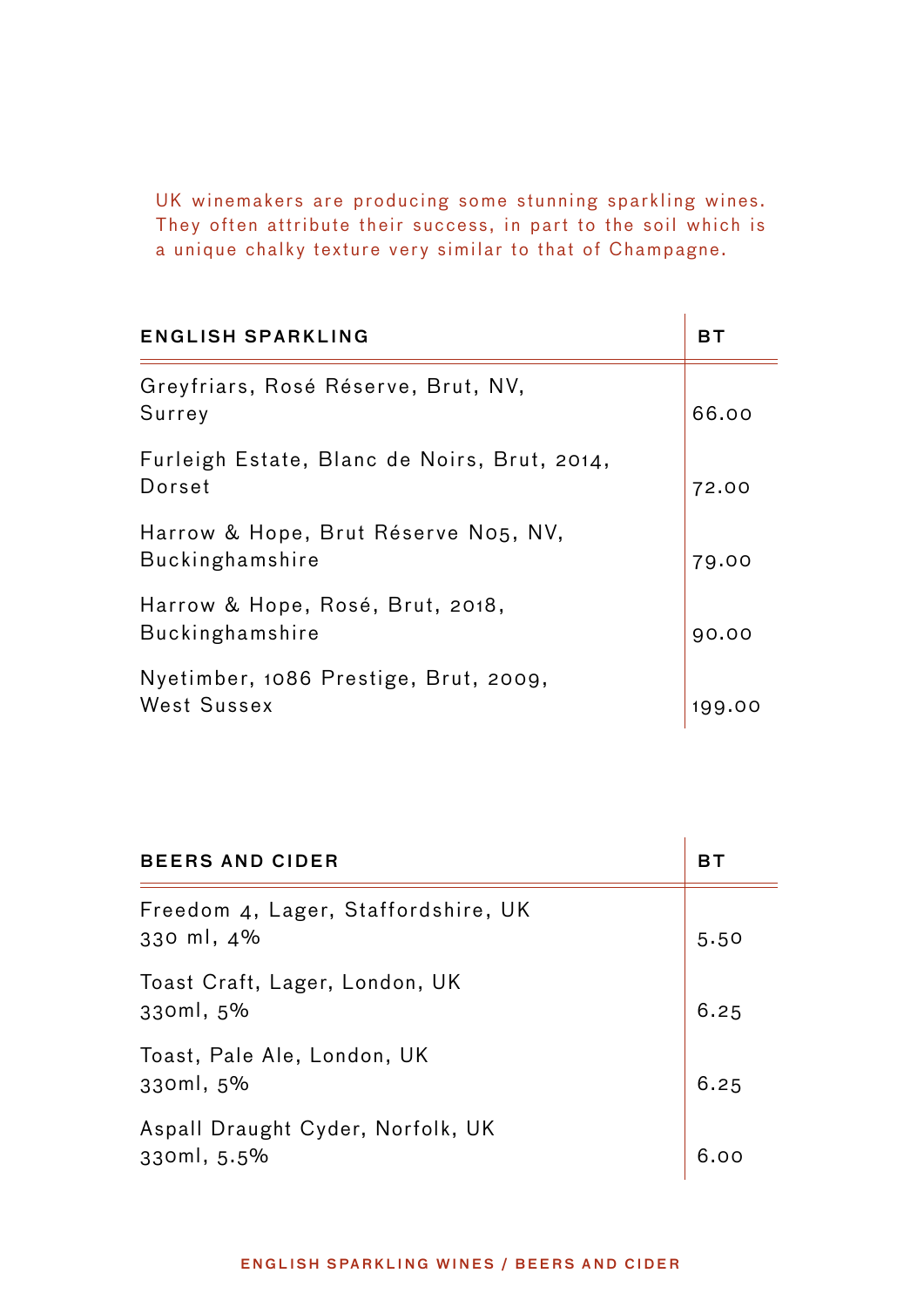| WINES                                                                          | 175ML/250ML/BT/MG |
|--------------------------------------------------------------------------------|-------------------|
| <b>WHITE</b><br>Sauvignon Blanc, Satellite, 2021<br>Marlborough, New Zealand   | 10.00/13.50/39.00 |
| Chablis,<br>Domaine J.M. Brocard, 2019<br>Burgundy, France                     | 14.50/21.00/60.00 |
| <b>RED</b><br>Dão Tinto, Prunus,<br>Private Selection, 2018<br>Douro, Portugal | 8.50/12.50/35.00  |
| Chianti Superiore, Santa Cristina,<br>Antinori, 2018<br>Tuscany, Italy         | 11.00/15.00/45.00 |
| ROSÉ<br>Côtes de Provence,<br>Minuty Prestige, 2020<br>Provence, France        | 13.50/18.50/50.00 |

| <b>SPRING/SUMMER DRINKS</b>                                                                                                                     |      |
|-------------------------------------------------------------------------------------------------------------------------------------------------|------|
| Salted Praline Oat Chocolate<br>Searcys hot chocolate, Sweetbird hazelnut syrup,<br>Sweetbird caramel syrup, oat milk (ve)<br>Contains 230 Kcal | 4.50 |
| Lemon Iced Tea<br>Extract Earl Grey tea, Sweetbird lemonade syrup (ve)<br>Contains 30 Kcal                                                      | 4.50 |
| Guilt-free Vanilla Latte<br>Espresso on ice, Sweetbird sugar-free vanilla syrup, milk<br>Contains 112 Kcal                                      | 4.50 |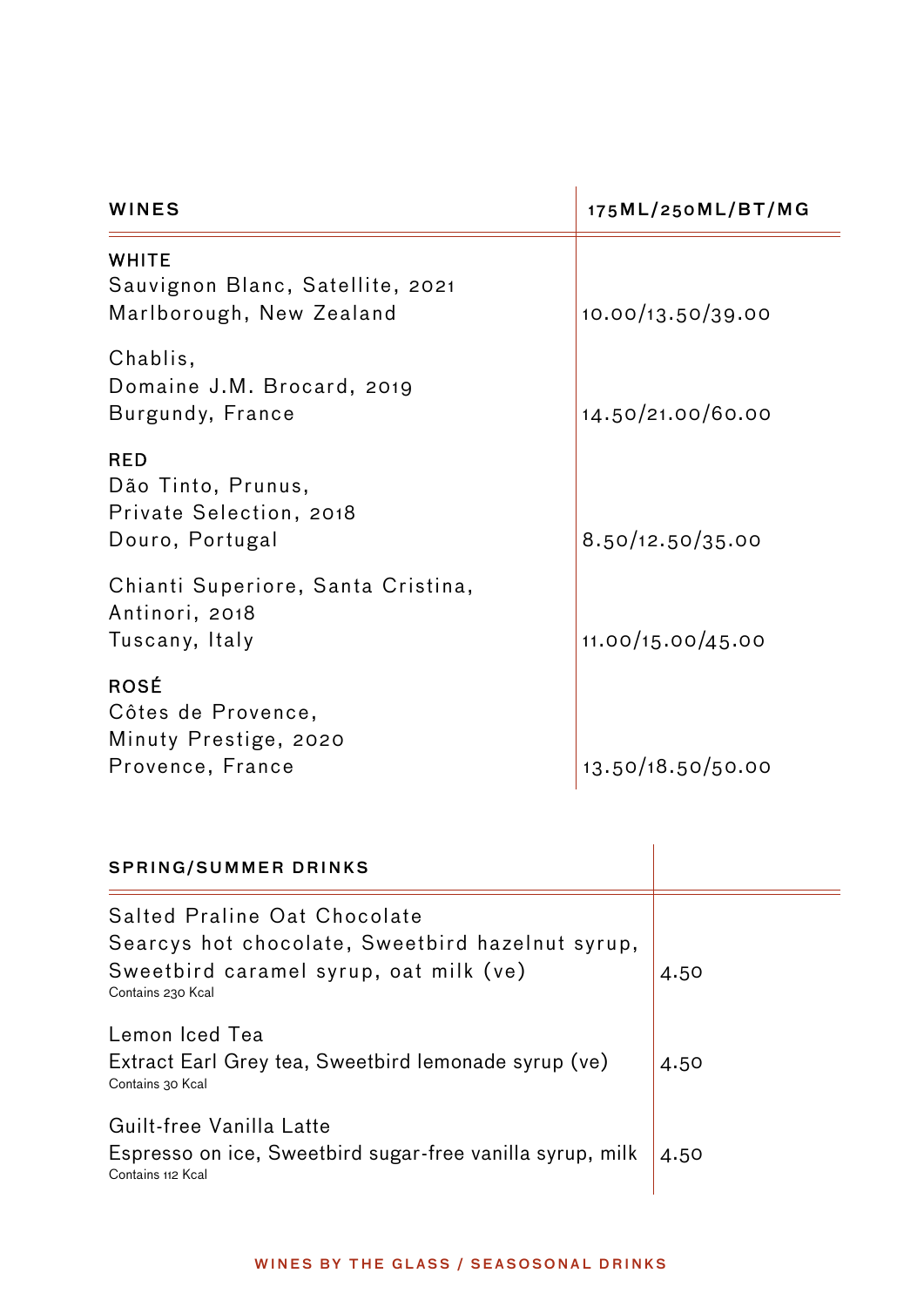| <b>COCKTAILS</b>                                                                                                                                  |       |
|---------------------------------------------------------------------------------------------------------------------------------------------------|-------|
| Searcys Passion<br>Vanilla infused 42Below vodka,<br>passion fruit liqueur, passion fruit juice,<br>Searcys Selected Cuvée Champagne              | 14.50 |
| Paloma Royale<br>Patrón Reposado tequila, grapefruit juice,<br>Searcys Selected Cuvée Champagne                                                   | 14.50 |
| The St Pancras by Searcys<br>Grand Marnier, 42Below vodka, peach liqueur,<br>24 Carat gold leaf, brown sugar,<br>Searcys Selected Cuvée Champagne | 14.50 |
| Kir Royale<br>Crème de cassis,<br>Searcys Selected Cuvée Champagne                                                                                | 13.50 |
| Classic Champagne Cocktail<br>Martell VS Cognac, angostura bitter, brown sugar,<br>Searcys Selected Cuvée Champagne                               | 13.50 |
| <b>NON-ALCOHOLIC COCKTAILS</b>                                                                                                                    |       |
| Pear'n'berry<br>Pear and blueberry puree, fresh blueberries,<br>lime, cranberry juice                                                             | 6.50  |
| Virgin Basil and Strawberry Mojito<br>Fresh strawberry, homemade basil syrup,<br>lemon juice, Franklin & Sons soda water                          | 6.50  |